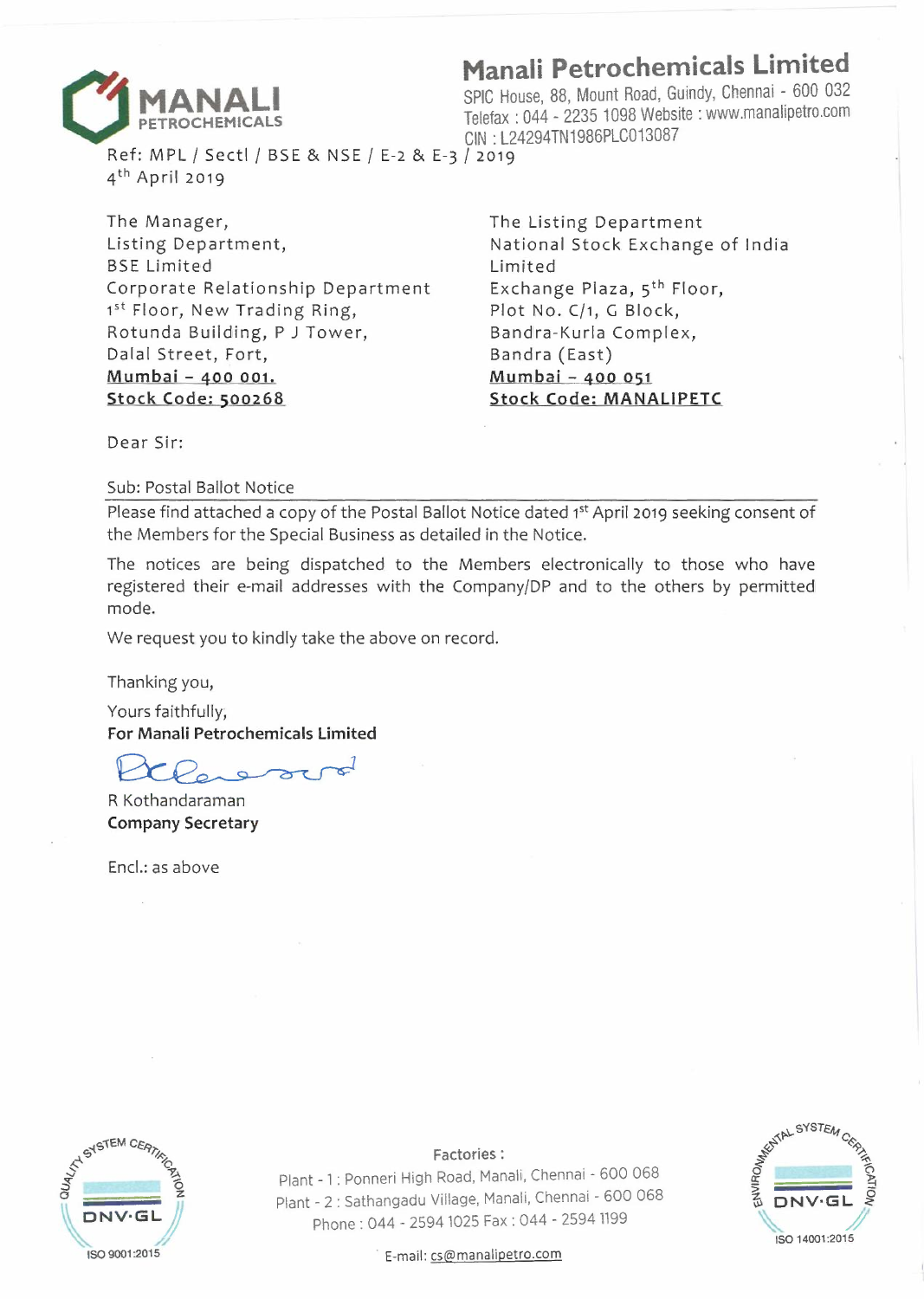

# **Manali Petrochemicals Limited**

Registered Office: SPIC House, 88, Mount Road, Guindy, Chennai - 600 032 **CIN:** L24294TN1986PLC013087, **Telefax:** 22351098 **Website:** www.manalipetro.com, **E-mail:** companysecretary@manalipetro.com

## **NOTICE OF POSTAL BALLOT (Pursuant to Section 110 of the Companies Act, 2013)**

Dear Member(s)

NOTICE is hereby given pursuant to Section 110 of the Companies Act, 2013 (the Act), read with Rule 22 of the Companies (Management and Administration) Rules, 2014 (the Rules) for obtaining the consent of the Members for the Special Business by way of a Special Resolution for increase in remuneration to Mr. C Subash Chandra Bose, (DIN: 06586982) and by way of Ordinary Resolutions for approval of transactions with Tamilnadu Petroproducts Limited, a Related Party and for Mr. Ashwin Chidambaram Muthiah (DIN: 00255679), Chairman to hold an office or place of profit in AMCHEM Speciality Chemicals Private Limited, Singapore, the Wholly Owned Subsidiary of the Company, through postal ballot.

The draft of the resolutions to be passed for this purpose are appended and the Explanatory Statement pursuant to Section 102(1) of the Act setting out the material facts and reasons thereto and the Postal Ballot Form are annexed. Members may send their assent or dissent in writing by postal ballot means.

In accordance with Regulation 44 of the SEBI (Listing Obligations and Disclosure Requirements) Regulations, 2015 (the Regulations) and in terms of Section 108 of the Act and the Rules made thereunder, the Company has engaged Central Depository Services (India) Limited (CDSL) as the agency for facilitating the Members to communicate their assent or dissent through **Electronic Means** in respect of the aforesaid resolutions. The detailed procedures for voting through **Electronic Means** are given in the Notes.

M/s. B Chandra &Associates, Practising Company Secretaries, Chennai, has been appointed as the Scrutinizers, in terms of the resolution of the Board passed at its meeting held on  $27<sup>th</sup>$  March 2019 for conducting the voting by postal ballot and through electronic means in a fair and transparent manner.

Members may participate in the voting on the said resolutions either by :

- I. Returning the postal ballot form duly completed, as per the instructions contained therein, in the attached self-addressed business reply envelope, so as to reach the Scrutinizers not later than 5.00 p.m. on Tuesday,  $7<sup>th</sup>$  May 2019; or
- II. Casting their votes electronically from Monday,  $8<sup>th</sup>$  April 2019 (9.00 a.m.) to Tuesday,  $7<sup>th</sup>$  May 2019 (5.00 p.m.) by following the procedures as explained in the Notes.

The Scrutinizers will submit their report on the results of voting by means of postal ballot and through electronic means to the Chairman of the Company or any person authorized by him, after completion of the scrutiny of postal ballot forms and voting by electronic means.

The results will be announced by the Chairman and in his absence, any other director of the Company, at the Registered Office of the Company at SPIC House, 88, Mount Road, Guindy, Chennai-600 032 on Thursday, 9<sup>th</sup> May 2019 at 4:00 P.M. It will be declared by placing it along with the Scrutinizers' report on the Company's website www.manalipetro.com, the website of the Agency and communicated to the Stock Exchanges as required under the relevant law.

The last date of voting, i.e., Tuesday, the  $7<sup>th</sup>$  May 2019 will be taken to be the date of passing of the said resolutions by the members.

The Notice of Postal Ballot and Ballot Form have also been placed on the Company's website viz., www.manalipetro.com for use by the Members.

Members requiring any clarification may contact the Company Secretary and Compliance Officer at the registered office of the Company at the address given above or through e-mail viz., companysecretary@manalipetro.com

All the documents, referred to in the Notice and in the Explanatory Statement are open for inspection at the Registered Office of the Company during office hours on all working days between 09.00 AM and 05.00 PM upto and including 7<sup>th</sup> May 2019.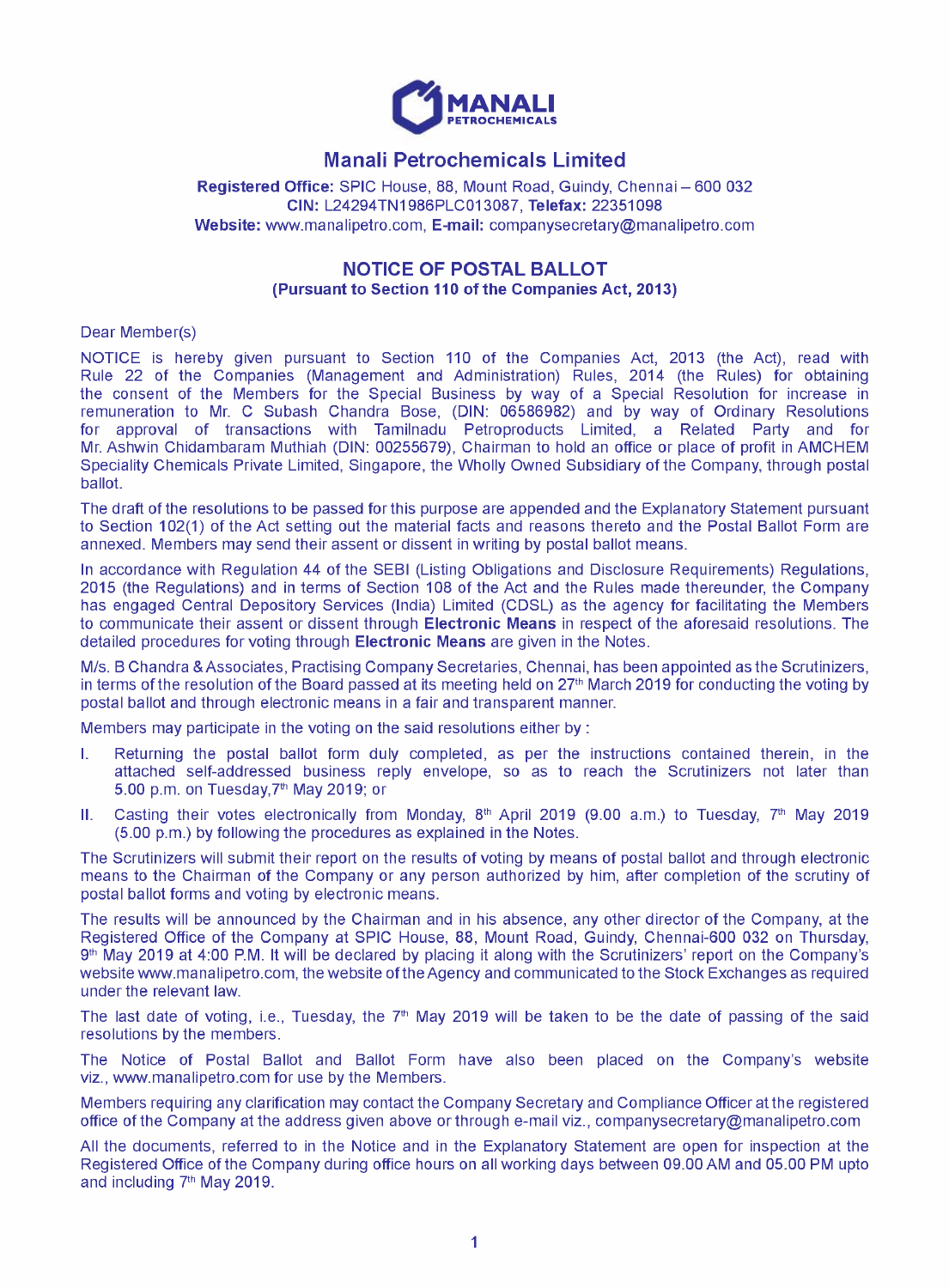#### **SPECIAL BUSINESS**

#### **1. APPROVAL FOR INCREASE IN REMUNERATION TO MR. C SUBASH CHANDRA BOSE, (DIN:06586982) WITH EFFECT FROM 15T APRIL 2019**

To consider and if thought fit, to give assent/dissent to the following resolution as a Special Resolution:

**RESOLVED THAT** pursuant to the provisions of Sections 196, 197, Schedule V and other applicable provisions, if any, of the Companies Act, 2013 (the Act), the Rules made thereunder and subject to such other approvals as may be required, consent of the Members be is hereby accorded for increase in the remuneration to Mr. C Subash Chandra Bose (DIN: 06586982), Wholetime Director (Works) as shown below:

- a. Total annual remuneration shall be Rs. 53.32 lakh including annual performance pay of Rs. 15.00 lakh and all other allowances.
- b. Contribution to Provident and other Funds, gratuity, leave with salary and encashment thereof, and other benefits shall be in accordance with the applicable law/ service rules of the Company.
- c. In the event of loss or inadequacy of profits, the aforesaid remuneration other than the annual performance pay shall be the minimum remuneration payable to Mr. C Subash Chandra Bose.
- d. The contribution to Provident Fund, gratuity payable and encashment of leave at the end of the tenure shall not be included in the computation of ceiling for the aforesaid minimum remuneration.
- e. The quantum of the annual performance pay shall be as may be decided by the Board for each year, including for the years in which there is a loss or inadequacy of profits, subject to the condition that the total remuneration including the annual performance pay shall be within the limits prescribed under the Act.
- f. The aforesaid revised remuneration shall be applicable from  $1<sup>st</sup>$  April 2019.
- g. All the other terms and conditions of appointment and remuneration shall remain the same.

## **2. APPROVAL FOR TRANSACTIONS WITH TAMILNADU PETROPRODUCTS LIMITED**

To consider and if thought fit, to give assent/dissent to the following resolution as an Ordinary Resolution: **RESOLVED THAT** pursuant to Regulation 23 of the SEBI (Listing Obligations & Disclosure Requirements) Regulations, 2015, approval is accorded for the transactions with Tamilnadu Petroproducts Limited during the year 2019-20 for purchase and sale of goods and services and other transactions for aggregate value upto Rs. 200 crore (Rupees two hundred crore) plus applicable taxes.

**3. APPROVAL FOR MR. ASHWIN CHIDAMBARAM MUTHIAH, (DIN: 00255679) CHAIRMAN TO HOLD OFFICE OR PLACE OF PROFIT IN AMCHEM SPECIALITY CHEMICALS PRIVATE LIMITED, SINGAPORE, THE WHOLLY OWNED SUBSIDIARY OF THE COMPANY IN TERMS OF SECTION 188 AND OTHER APPLICABLE PROVISIONS OF THE COMPANIES ACT, 2013.** 

To consider, and if thought fit, to give assent/dissent to the following resolution as an Ordinary Resolution: **RESOLVED THAT** 

- a. Pursuant to Section 188 and other applicable provisions, if any, of the Companies Act, 2013, the Rules made thereunder and subject to such other approvals as may be required, sanction is accorded to Mr. Ashwin Chidambaram Muthiah (DIN: 00255679), Chairman, to hold office or place of profit in AMCHEM Speciality Chemicals Private Limited, Singapore, the Wholly Owned Subsidiary of the Company on a remuneration not exceeding US \$ 100,000 per annum (US Dollars one hundred thousand only) from 1st April 2019 on the terms and conditions as per the rules of the said subsidiary.
- b. The Board of Directors of the Company (hereinafter called "the Board" which term shall be deemed to include any Committees, which the Board may have constituted or hereinafter constitute to exercise its powers including the powers conferred by this resolution and with the power to delegate such authority to any person or persons), is authorized to take such further actions as may be required for giving effect to the above proposal, which shall include the power to settle all or any matter, issue or question arising out of or in relation to or incidental to the aforesaid proposal and to do all other acts, deeds, matters and things as the Board in its absolute discretion may deem necessary, expedient or desirable in this regard.

/By order of the Board/ For **Manali Petrochemicals Limited** 

Place: Chennai Date: 1st April 2019

#### **Appendices/Enclosures:**

- (1) Explanatory Statement in terms of Section 102 (1) of the Act and the procedure for voting through electronic means
- (2) Postal ballot form and
- (3) Self-addressed Business Reply Envelope

R Kothandaraman **Company Secretary**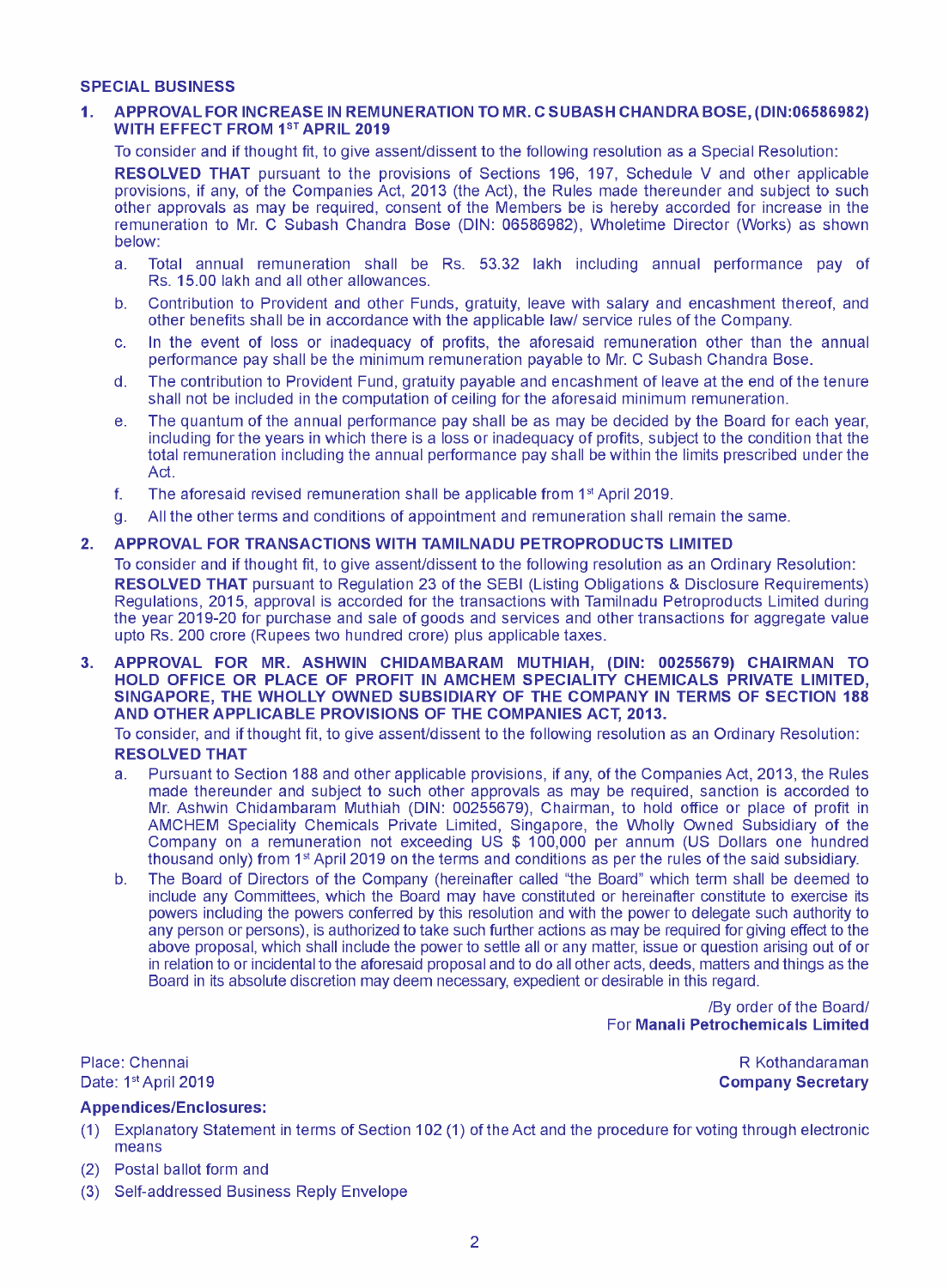## **Annexure to the Notice of postal ballot dated 1"' April 2019**

## **EXPLANATORY STATEMENT PURSUANT TO SECTION 102 (1) OF THE COMPANIES ACT, 2013 (THE ACT) IN RESPECT OF THE SPECIAL BUSINESS**

#### **Item 1**

Based on the recommendations of the Nomination and Remuneration Committee, the Board at the meeting held on 27'h March 2019 approved increased remuneration to Mr. C. Subash Chandra Bose (DIN: 06586982), Whole-time Director (Works) as detailed in the resolution. The revised remuneration is considered reasonable taking into account various factors including but not limited to the performance of the Company, the individual, remuneration to similarly placed executives in the industry and the like.

The remuneration is within the limits set out under the relevant provisions of the Act as the company is making adequate profits. However, consent of the Members is sought by way of Special Resolution to enable payment of minimum remuneration in case of inadequacy of profits, if any in future.

Statement pursuant to Clause (iv) of second proviso to Paragraph B of Section II of Part II of Schedule V to the Act is enclosed to the extent applicable.

The Board recommends the Resolution for consideration and approval of the Members as a Special Resolution. None of the Directors and Key Managerial Personnel of the Company or their relatives other than Mr. C Subash Chandra Bose and his relatives are concerned or in any way interested in the aforementioned proposal.

#### **Item 2**

The Company has been having transactions with Tamilnadu Petroproducts Limited (TPL) for more than 3 decades for purchase/sale of various goods/services. During the year 2017-18, TPL has been identified as a Related Party under the lndAS- 24 and so the requirements relating to transactions with Related Parties are being complied with.

The transactions between MPL and TPL have always been in the ordinary course of business at arms' length and so they are not covered under S. 188 of the Act. However the stipulations in the Listing Regulations are attracted.

In this connection it may be noted that MPL would be purchasing Propylene Oxide from TPL for its derivative plants which would be in addition to the other products/ services. The total value of the transactions during the year 2019-20 is expected to be more than 10% of the consolidated turnover of MPL in the preceding year (FY 2018-19). So the transactions would be deemed material in terms of the Policy of the Company read with Regulation 23 of the Listing Regulations.

Pursuant to Regulation 23 (4) all material related party transactions shall require approval of the Shareholders through resolution and accordingly the same is placed before the Members for approval.

The Audit Committee of MPL has accorded prior approval for the said transactions. It is important to continue the transactions with TPL as it has been one of the major suppliers of the essential raw materials to the Company for more than 3 decades.

The Board recommends the resolution for consideration and approval of the Members as an Ordinary Resolution. None of the Directors and Key Managerial Personnel of the Company or their relatives are concerned or in any way interested in the aforementioned proposal.

#### **Item 3**

AMCHEM Speciality Chemicals Private Limited, Singapore, (the WOS) has been set up as the Special Purpose Vehicle for the Company's Overseas investments. At present it holds the investment in Notedome Limited UK through its UK subsidiary, AMCHEM Speciality Chemicals UK Limited. The Company has been exploring various other opportunities for further acquisitions. Mr. Ashwin Chidambaram Muthiah (DIN: 00255679), Chairman of MPL is one of the Directors of the WOS and has been playing a pivotal role in guiding the WOS in this direction. It has been proposed that effective from  $1<sup>st</sup>$  April 2019 he be paid a remuneration upto US\$ 1,00,000 per annum by the WOS as compensation for his time, efforts and advice.

Pursuant to Section 188 of the Act read with the aforesaid Rules, prior approval of the Members is to be obtained for appointment of a Director to hold any office or place of profit in its subsidiary and receive remuneration in excess of the limits specified therein. The said amount is in excess of the limits prescribed under Rule 15 of the Companies (Meetings and Powers of the Board) Rules, 2014. Accordingly, the Ordinary Resolution as set out in the Postal Ballot Notice is placed before the Members for consideration.

The Board recommends the resolution for approval of the Members as an Ordinary Resolution. None of the Directors and Key Managerial Personnel of the Company or their relatives except Mr. Ashwin Chidambaram Muthiah and his relatives are concerned or in any way interested in the aforementioned proposal.

Approval of the Members for the above three proposals is sought through Postal Ballot (including e-voting) pursuant to the provisions of Section 110 of the Companies Act, 2013 read together with the provisions of the Companies (Management and Administration) Rules, 2014 and the Listing Regulations.

> /By order of the Board/ For **Manali Petrochemicals Limited**

Place: Chennai Date: 1st April 2019

R Kothandaraman **Company Secretary**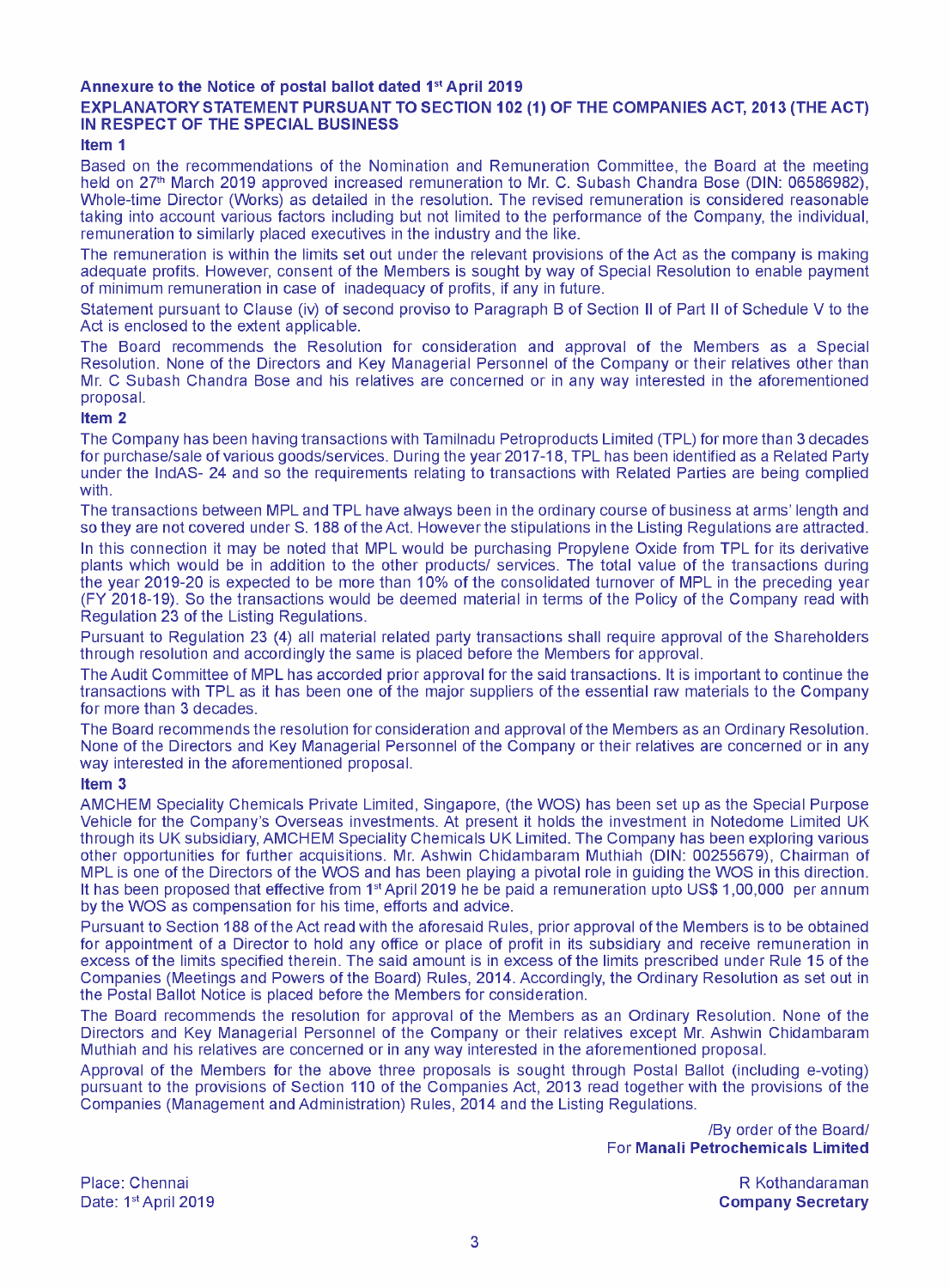## **STATEMENT PURSUANT TO CLAUSE (IV) OF SECOND PROVISO TO PARAGRAPH B OF SECTION II OF PART II OF SCHEDULE V TO THE ACT**

## **I. GENERAL INFORMATION**

| (1) | Nature of Industry                               | Petrochemicals – Manufacture of Propylene Oxide, Propylene Glycol<br>and Polyols, intermediates with applications across a spectrum<br>including Pharmaceuticals, Polyurethane, Resin,<br>industries<br>οf<br>Fragrances, Food, Refrigeration, Oil Drilling, etc. |                  |            |                |                 |
|-----|--------------------------------------------------|-------------------------------------------------------------------------------------------------------------------------------------------------------------------------------------------------------------------------------------------------------------------|------------------|------------|----------------|-----------------|
| (2) | Year of Commencement<br>of Commercial Production | 1990                                                                                                                                                                                                                                                              |                  |            |                |                 |
| (3) | Financial performance<br>and Export data         | Year                                                                                                                                                                                                                                                              | <b>Net Sales</b> | <b>PAT</b> | <b>Exports</b> | Dividend %      |
|     |                                                  | $\bar{z}$ in lakh                                                                                                                                                                                                                                                 |                  |            |                |                 |
|     |                                                  | 2017-18                                                                                                                                                                                                                                                           | 63.392.46        | 5.487.02   | 1.049.68       | 10              |
|     |                                                  | 2016-17                                                                                                                                                                                                                                                           | 57,656.57        | 4.227.36   | 2,492.58       | 10              |
|     |                                                  | 2015-16                                                                                                                                                                                                                                                           | 57,904.20        | 4,821.25   | 2.078.12       | 10 <sup>1</sup> |
| (4) | Foreign investments or<br>collaborations, if any | The Company has invested Rs. 110 crore in its Wholly Owned<br>Subsidiary AMCHEM Speciality Chemicals Pvt. Limited, Singapore.                                                                                                                                     |                  |            |                |                 |

## **II. INFORMATION ABOUT THE DIRECTOR**

## **Mr. C. Subash Chandra Bose**

| (1) | <b>Name</b>                                                                                                                            | Mr. C. Subash Chandra Bose (DIN: 06586982)                                                                                                                                                                                                                                                                                                                                                                                                                                                       |  |  |
|-----|----------------------------------------------------------------------------------------------------------------------------------------|--------------------------------------------------------------------------------------------------------------------------------------------------------------------------------------------------------------------------------------------------------------------------------------------------------------------------------------------------------------------------------------------------------------------------------------------------------------------------------------------------|--|--|
| (2) | <b>Background details</b>                                                                                                              | Furnished under Item 1 of the Explanatory statement                                                                                                                                                                                                                                                                                                                                                                                                                                              |  |  |
| (3) | Past remuneration                                                                                                                      | Rs. 26.88 lakh, excluding contribution to Provident and other funds,<br>leave, gratuity and other benefits as per the applicable law/service<br>rules of the Company.                                                                                                                                                                                                                                                                                                                            |  |  |
| (4) | Job profile and his suitability                                                                                                        | As the Whole-time Director (Works) Mr. C. Subash Chandra Bose<br>is responsible for the Plant operations, and other matters as may<br>be delegated by the Managing Director from time to time. Taking<br>into account his previous experience with the Company, educational<br>background, knowledge about the industry, past performance in MPL<br>and the nature and size of operations of the Company, he is a fit and<br>proper person to be the Whole-time Director (Works) of the Company. |  |  |
| (5) | Remuneration proposed                                                                                                                  | As given in the Special Resolution                                                                                                                                                                                                                                                                                                                                                                                                                                                               |  |  |
| (6) | Pecuniary relationship<br>directly or indirectly with the<br>Company or relationship<br>the<br>managerial<br>with<br>personnel, if any | <b>NIL</b>                                                                                                                                                                                                                                                                                                                                                                                                                                                                                       |  |  |

## **Ill. DISCLOSURES**

| $\vert$ (1) | Information<br>package | on | remuneration   Details furnished in the relevant resolution. |
|-------------|------------------------|----|--------------------------------------------------------------|
| $\vert$ (2) | Other disclosures      |    | Not Applicable                                               |

## **NOTES:**

- **(1)** Notice along with the Postal Ballot Form is being sent to the Members whose names appear on the register of members *I* list of beneficial owners as received from the Depositories as on 30'h March 2019 (the Cut off Date).
- (2) The Notice along with the Postal Ballot Form is being sent to the Members in electronic form to the e-mail addresses registered with their Depository Participants or as the case may be the Company's Registrar and Share Transfer Agents. For Members whose e-mail addresses are not registered, physical copy of the Notice is being sent by permitted mode along with the Postal Ballot Form and a self-addressed business reply envelope.
- (3) Members who have received the Notice by e-mail and who wish to vote through physical Form may download the Postal Ballot Form attached to the e-mail or from the Company's website: www.manalipetro.com, where the Postal Ballot Notice is displayed, and send the duly completed and signed Postal Ballot Form, so as to reach the Scrutinizers on or before on Tuesday, 7<sup>th</sup> May 2019 (5.00 P.M.).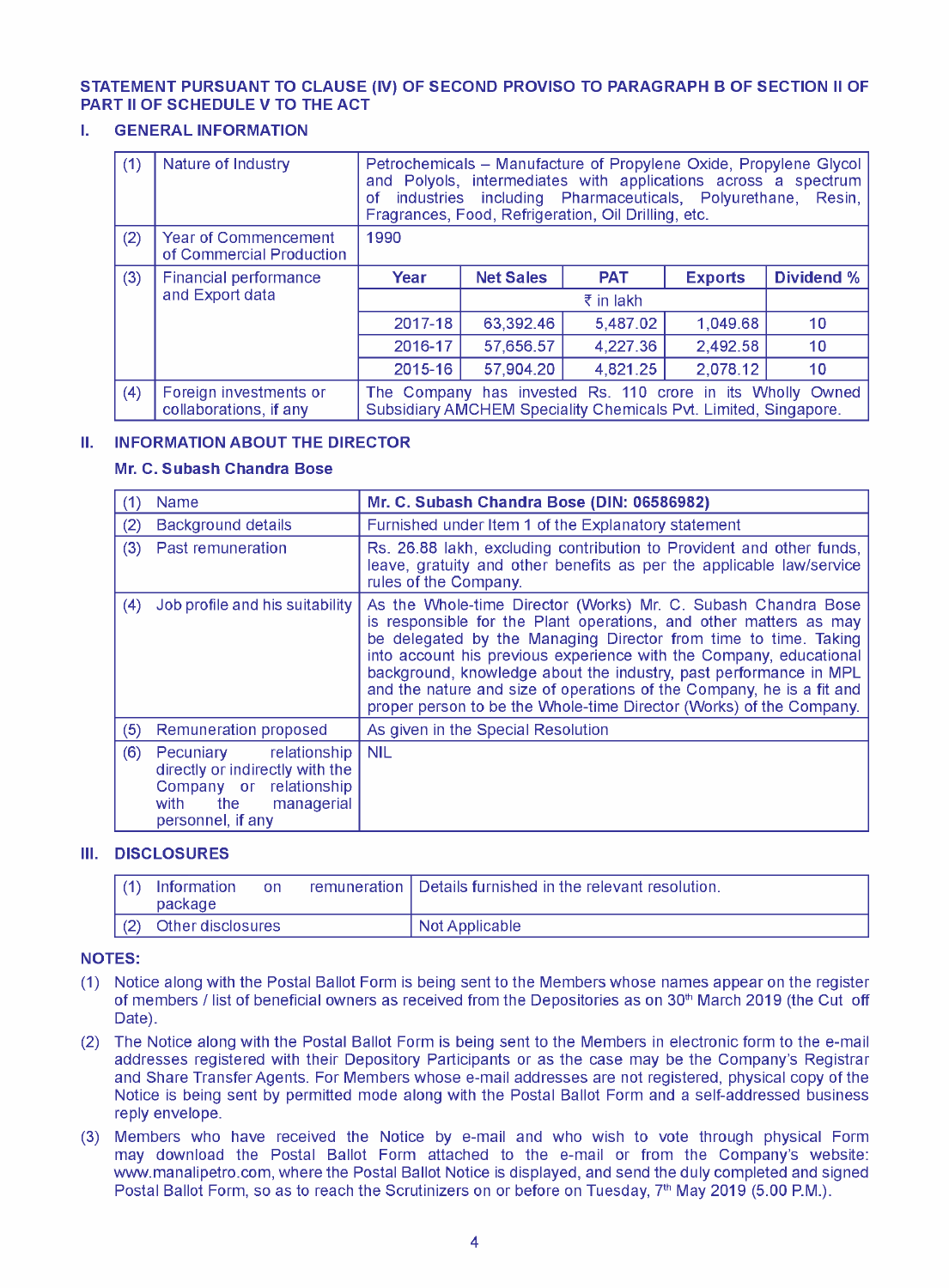- (4) Resolution passed by the Members through postal ballot, including voting by electronic means shall be deemed to have been passed on  $7<sup>th</sup>$  May 2019, being the last date for casting/receipt of votes.
- (5) Pursuant to Section 108 of the Act read with Rule 20 of the Companies (Management and Administration) Rules, 2014 and in terms of Regulation 44 of the Regulations, the Company has provided facility to the Members to exercise their votes through electronic means and has engaged the services of the Central Depository Services (India) Limited (CDSL) as the Authorized Agency to provide e-Voting facility. Instructions for the process to be followed for voting through "electronic means" are furnished below.
- (6) The Members can opt for only one mode of voting, i.e., either by physical ballot ore-Voting. In case Members cast their votes through both the modes, voting done by eVoting shall prevail and votes cast through physical Postal Ballot Forms will be treated as invalid.
- (7) Voting rights shall be reckoned on the paid-up value of shares registered in the name of the Member *I*  Beneficial Owner (in case of electronic shareholding) as on the cut-off date i.e., on Saturday, the 30<sup>th</sup> March 2019 being the date fixed for determining the voting rights of Members entitled to participate in the Voting process through postal ballot or e-Voting.
- (8) In the case of shares transferred to Unclaimed Suspense Account and marked as /UNCLAIMED/ in the address sticker, pursuant to Regulation 39 read with Schedule VI of the Regulations, the voting rights thereon remain frozen and so such shareholders shall not be entitled to vote on the proposed resolutions. Even if they vote, the same will be rejected by the Scrutinizers. They may approach the RTA for claiming the shares from the Unclaimed Suspense Account. Persons whose shares have been transfered to the IEPF Authority are not eligible to receive the Notice nor vote on the resolutions. Votes cast by ineligible persons will also not be considered by the Scrutinizers.
- (9) A Member cannot exercise his vote by proxy on postal ballot ore-voting.
- (10) Corporate *I* Institutional Members (i.e. other than Individuals, HUF, NRI, etc.) opting for physical ballot are required to send certified true copy of the Board Resolution *I* Power of Attorney *I* Authority Letter, etc., together with attested specimen signature(s) of the duly authorized representative(s), to the Scrutinizers along with the Postal Ballot Form.
- (11) Members who have not registered their e-mail addresses are requested to register the same with the Company's Share Transfer Agent *I* Depository Participant(s) for sending future communication(s) in electronic form.
- (12) **Instructions for participating in the voting**

### **a. For Voting through Postal Ballot Form**

Members who wish to vote through Physical Postal Ballot are requested to read the instructions printed on the reverse of the Postal Ballot Form and return the same duly completed in the attached self-addressed business reply envelope, so as to reach the Scrutinizers on or before Tuesday, 7<sup>th</sup> May 2019 (5.00 p.m.). Postage will be borne and paid by the Company.

#### **b. For voting through Electronic Mode**

- (i) The voting period begins on 8th April 2019 at 9.00 AM and ends on *t»* May 2019 at 5.00 PM. During this period shareholders of the Company, holding shares either in physical form or in dematerialized form, as on the cut-off date 30th March 2019 may cast their vote electronically. The e-voting module shall be disabled by CDSL for voting thereafter.
- (ii) Shareholders who have voted electronically would not be entitled to vote through Postal Ballot
- (iii) The shareholders should log on to the e-voting website www.evotingindia.com.
- (iv) Click on Shareholders/Members.
- (v) Now Enter your User ID
	- a. For CDSL: 16 digits beneficiary ID,
	- b. For NSDL: 8 Character DP ID followed by 8 Digits Client ID,
	- c. Members holding shares in Physical Form should enter their Folio Number allotted by the Company.
- (vi) Next enter the Image Verification as displayed and Click on Login.
- (vii) If you are holding shares in demat form and had logged on to www.evotingindia.com and voted on an earlier voting of any company, then your existing password is to be used.
- (viii) If you are a first time user follow the steps given below:
- For Members holding shares in Demat Form and Physical Form

#### **PAN**

Enter your 10 digit alpha-numeric \*PAN issued by Income Tax Department (Applicable for both demat shareholders as well as physical shareholders)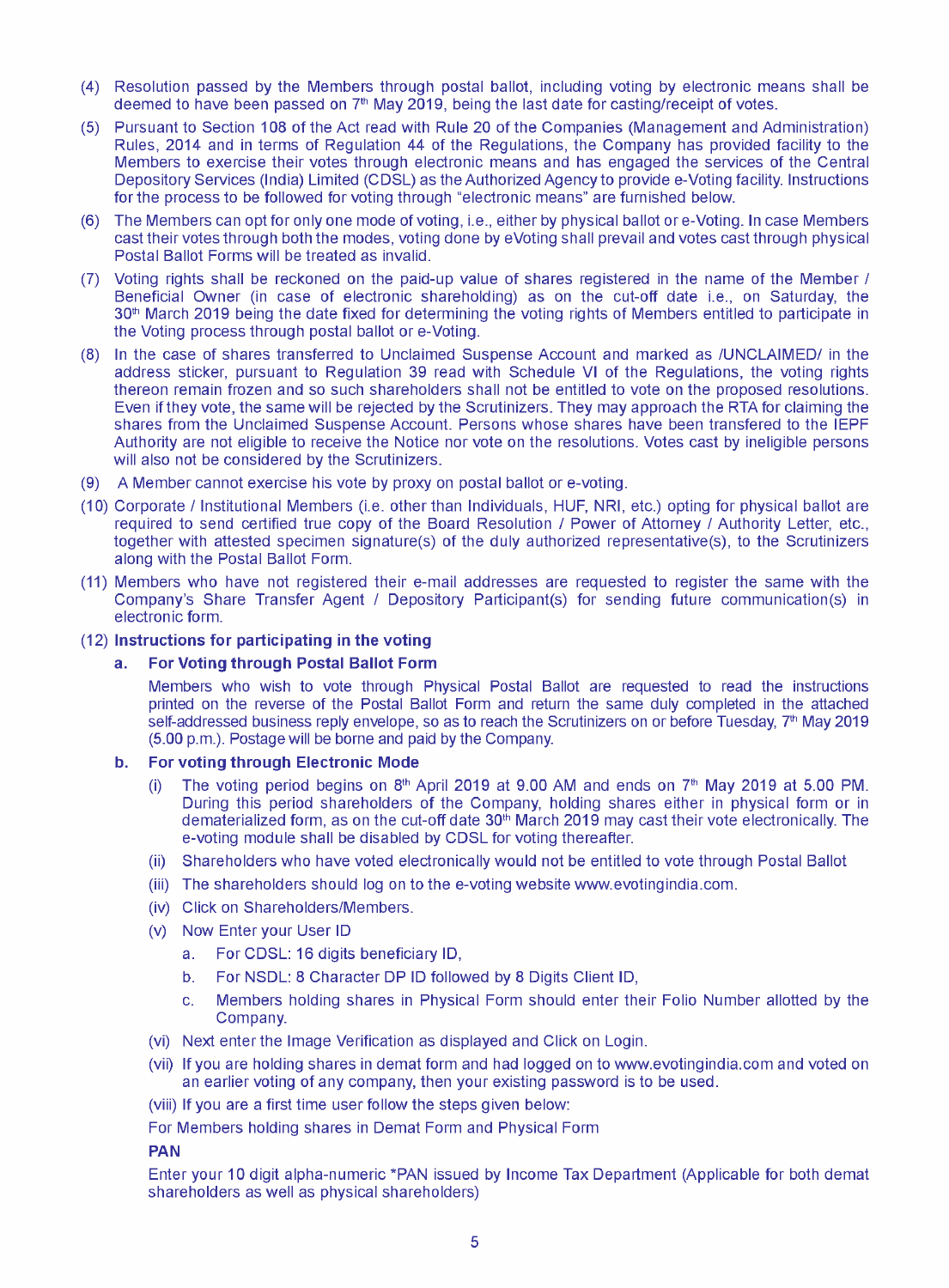- ÷ Members who have not updated their PAN with the Company/Depository Participant are requested to use the first two letters of their name and the 8 digits of the sequence number in the PAN field.
- In case the sequence number is less than 8 digits enter the applicable number of zeros before the number after the first two characters of the name in CAPITAL letters.

Eg. **If** your name is Ramesh Kumar with Sequence Number **1** then enter RA00000001 in the PAN field.

#### **Dividend Bank Details OR Date of Birth (DOB)**

Enter the Dividend Bank Details or Date of Birth (in dd/mm/yyyy format) as recorded in your demat account or in the company records in order to login.

- **If** both the details are not recorded with the depository or company please enter the member id *I*  folio number in the Dividend Bank details field as mentioned in instruction (v).
- (ix) After entering these details appropriately, click on "SUBMIT" tab.
- (x) Members holding shares in physical form will then directly reach the Company selection screen. However, Members holding shares in demat form will now reach Password Creation' menu wherein they are required to mandatorily enter their login password in the new password field. Kindly note that this password is to be also used by the demat holders for voting for resolutions of any other company on which they are eligible to vote, provided that company opts fore-voting through CDSL platform. It is strongly recommended not to share your password with any other person and take utmost care to keep your password confidential.
- (xi) For Members holding shares in physical form, the details can be used only for e-voting on the resolutions contained in this Notice.
- (xii) Click on the EVSN for Manali Petrochemicals Limited and you will be directed to the E-Voting Screen.
- (xiii) On the voting page, you will see "RESOLUTION DESCRIPTION" and against the same the option "YES/NO" for voting. Select the option YES or NO as desired. The option YES implies that you assent to the Resolution and option NO implies that you dissent to the Resolution.
- (xiv) Click on the "RESOLUTIONS FILE LINK" if you wish to view the entire Resolution details.
- (xv) After selecting the resolution you have decided to vote on, click on "SUBMIT". A confirmation box will be displayed. **If** you wish to confirm your vote, click on "OK", else to change your vote, click on "CANCEL" and accordingly modify your vote.
- (xvi) Once you "CONFIRM" your vote on the resolution, you will not be allowed to modify your vote.
- (xvii) You can also take a print of the votes cast by clicking on "Click here to print" option on the Voting page.
- (xviii) **If** a demat account holder has forgotten the login password then Enter the User ID and the image verification code and click on Forgot Password & enter the details as prompted by the system.
- (xix) Shareholders can also cast their vote using CDSL's mobile app m-Voting available for android based mobiles. Them-Voting app can be downloaded from Google Play Store. Apple and Windows phone users can download the app from the App Store and the Windows Phone Store respectively. Please follow the instructions as prompted by the mobile app while voting on your mobile.
- (xx) Note for Non-Individual Shareholders and Custodians
	- o Non-Individual shareholders (i.e. other than Individuals, HUF, NRI etc.) and Custodian are required to log on to www.evotingindia.com and register themselves as Corporates.
	- o A scanned copy of the Registration Form bearing the stamp and sign of the entity should be emailed to helpdesk.evoting@cdslindia.com.
	- o After receiving the login details a Compliance User should be created using the ad min login and password. The Compliance User would be able to link the account(s) for which they wish to vote on.
	- o The list of accounts linked in the login should be mailed to helpdesk.evoting@cdslindia.com and on approval of the accounts they would be able to cast their vote.
	- o A scanned copy of the Board Resolution and Power of Attorney (POA) which they have issued in favour of the Custodian, if any, should be uploaded in PDF format in the system for the Scrutinizers to verify the same.
- (xxi) In case you have any queries or issues regarding e-voting, you may refer the Frequently Asked Questions ("FAQs") and e-voting manual available at www.evotingindia.com, under help section or write an email to helpdesk.evoting@cdslindia.com.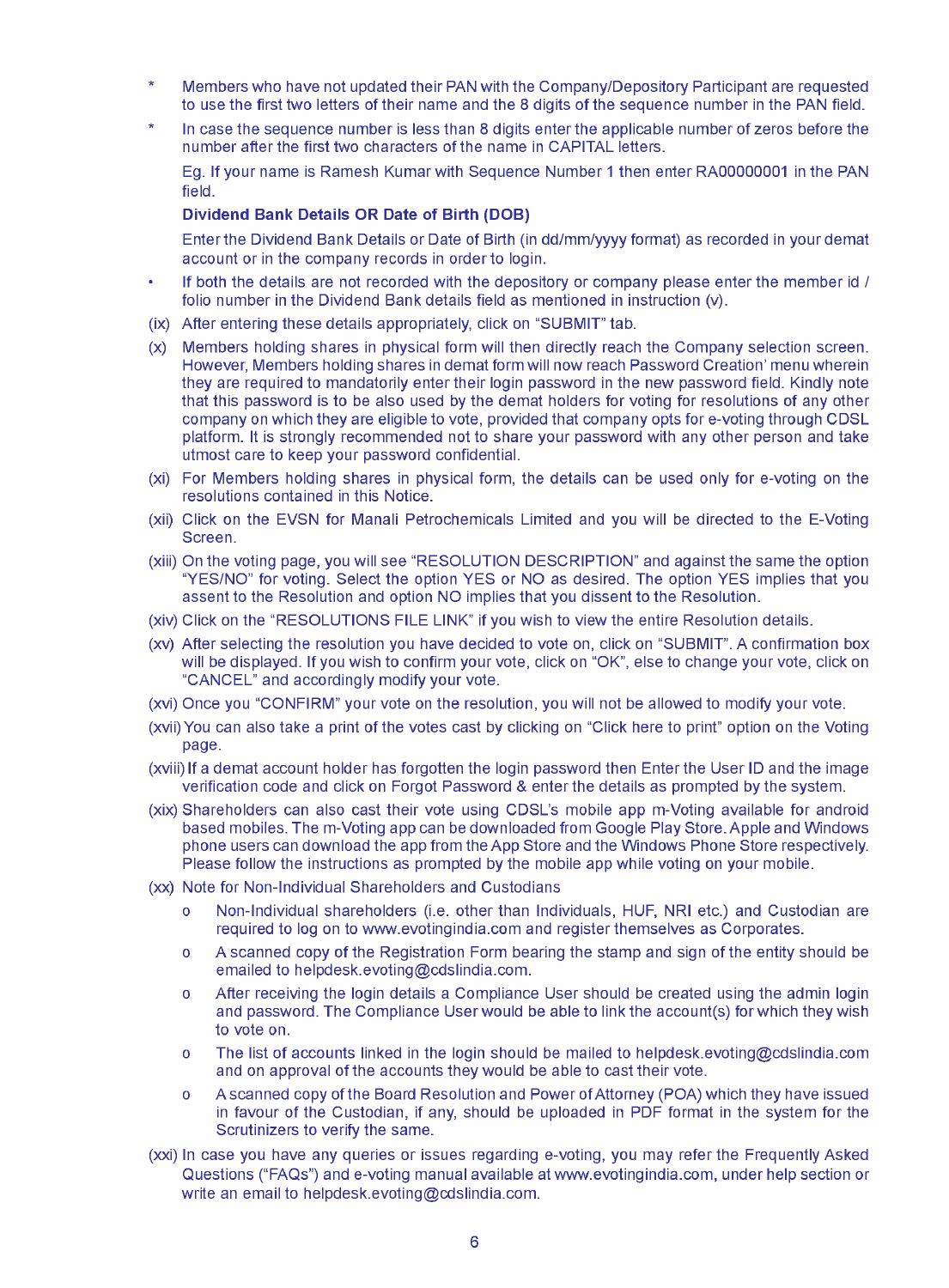

# **Manali Petrochemicals Limited**

**Registered Office:** SPIC House, 88, Mount Road, Guindy, Chennai - 600 032 **CIN:** L24294TN1986PLC013087, **Telefax:** 22351098 **Website:** www.manalipetro.com, **E-mail:** companysecretary@manalipetro.com

# **Postal Ballot Form**

(To be returned to the Scrutinizers appointed by the Company)

| Name & Registered Address of the<br>Sole/First named Member/ Beneficial Owner |  |
|-------------------------------------------------------------------------------|--|
| Name(s) of Joint Holders, if any                                              |  |
| Folio No. /<br>DP ID-Client ID (for shares held in demat form)                |  |
| No. of shares held as on 30-03-2019 (Cut-off Date)                            |  |

<sup>I</sup>*I* We hereby exercise my *I* our vote in respect of the Ordinary *I* Special Resolution to be passed through postal ballot for the Special Business stated in the Notice of Postal Ballot dated 1<sup>st</sup> April 2019 issued by the Company by conveying my *I* our assent or dissent to the said resolution by placing a tick  $(\checkmark)$  mark in the appropriate box below:

| <b>Item</b><br>No. | <b>Resolution summary</b>                                                                                                                                                                                                                          | No. of<br>shares | assent to<br>the<br><b>Resolution</b><br>(For)<br><b>Please tick</b> | <b>I</b> dissent<br>to the<br><b>Resolution</b><br>(Against)<br><b>Please tick</b> |
|--------------------|----------------------------------------------------------------------------------------------------------------------------------------------------------------------------------------------------------------------------------------------------|------------------|----------------------------------------------------------------------|------------------------------------------------------------------------------------|
|                    | Approval of increase in remuneration to Mr. C Subash<br>Chandra Bose, (DIN:06586982) with effect from 1 <sup>st</sup> April<br>2019 - Special Resolution                                                                                           |                  |                                                                      |                                                                                    |
| $\overline{2}$     | Approval under Regulation 23 of the SEBI (LODR)<br>Regulations for transactions with Tamilnadu Petroproducts<br>Limited for purchase/sale of various goods/services during<br>the year 2019-20 - Ordinary Resolution                               |                  |                                                                      |                                                                                    |
| 3                  | Approval for Mr. Ashwin Chidambaram<br>Muthiah<br>(DIN: 00255679), Chairman to hold office or place of<br>profit in AMCHEM Speciality Chemicals Private Limited,<br>Singapore, the Wholly Owned Subsidiary of the Company<br>- Ordinary Resolution |                  |                                                                      |                                                                                    |

Place:

*v* 

Date: Signature of the Member

**Notes:** 

- *1. Please read the instructions printed below carefully before filling this Form and for e-voting, please refer to the instructions for voting through electronic means provided in the Postal Ballot Notice sent herewith. Please use only indelible ink and not any erasable writing mode for filling up the form.*
- 2. The last date for the receipt of Postal Ballot Forms by the Scrutinizers is 7<sup>th</sup> **May 2019 (5.00 p.m.)**